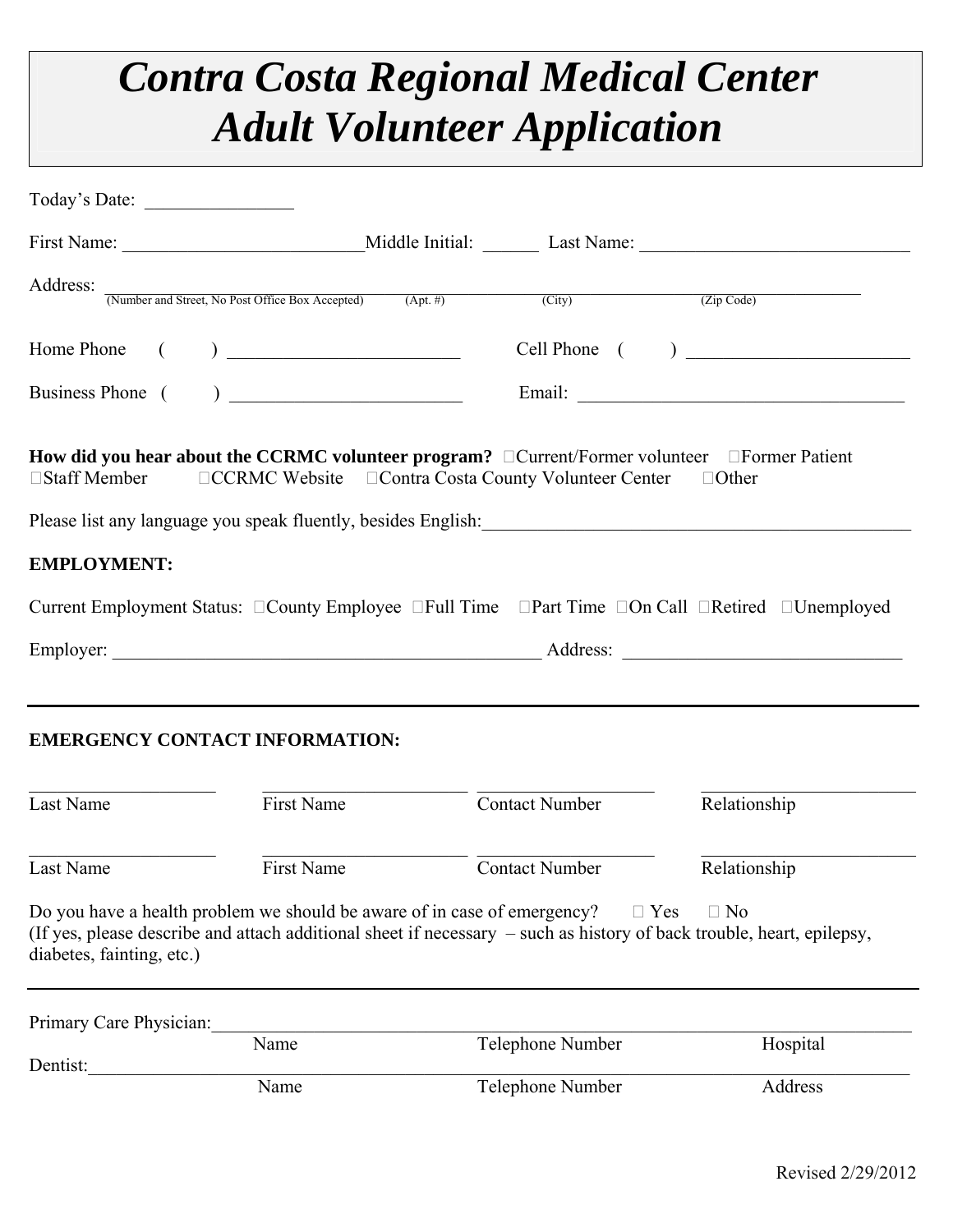## **REFERENCES: In order to process your application, it is essential that all information requested below is provided. References should not be from relatives. References from current or past supervisors are preferred.**

| . .         |                              |         |  |
|-------------|------------------------------|---------|--|
| Name        | Address                      | Phone # |  |
|             |                              |         |  |
| Email:      | How do you know this person: |         |  |
|             |                              |         |  |
|             |                              |         |  |
|             |                              |         |  |
| ـ ت<br>Name | Address                      | Phone # |  |
|             |                              |         |  |
|             |                              |         |  |
| Email:      | How do you know this person: |         |  |

To provide a quality volunteer program at the Contra Costa Regional Medical Center and to insure that we do our best to match the needs of the Hospital and our Volunteers, we ask a certain amount of detailed information regarding your personal and work related experiences. With this information we are better able to offer you an assignment that can be tailored to your needs as well as ours.

## **EDUCATION**:

 $\Box$  2-Year College Completed  $\Box$  4-Year College Completed  $\Box$  Graduate Studies  $\Box$  Adult Education

Area of Study:

 $\mathcal{L}$ 

Please note any ORGANIZATION AFFILIATIONS that you have:

## **ADDITIONAL INFORMATION:**

Are you willing to be called to serve as a volunteer in the event of a County wide emergency such as an Earthquake or Flood:  $\Box$  Yes  $\Box$  No

 $\_$  , and the contribution of the contribution of the contribution of the contribution of  $\mathcal{L}_\text{max}$ 

Are you doing volunteer work as an education requirement? Yes No If yes, how many hours are required?

| You are invited to join our auxiliary. Would you be interested?                                      | $\parallel$ Yes $\parallel$ No |
|------------------------------------------------------------------------------------------------------|--------------------------------|
| Would you be willing to serve in a capacity that might require patient contact? $\Box$ Yes $\Box$ No |                                |
| Would you be willing to push a wheelchair if needed?                                                 | $\Box$ Yes $\Box$ No           |

I understand that I am volunteering my services to Contra Costa Regional Medical Center and/or Health Centers without promise or expectation of compensation or future employment. I further agree to serve as a volunteer for a minimum of 200 hours within the calendar year.

\_\_\_\_\_\_\_\_\_\_\_\_\_\_\_\_\_\_\_\_\_\_\_\_\_\_\_\_\_\_\_\_\_\_\_\_\_\_\_\_\_\_\_\_\_\_\_\_\_ **\_\_\_\_\_\_\_\_\_\_\_\_\_\_\_\_\_\_\_\_\_** 

**Signature** Date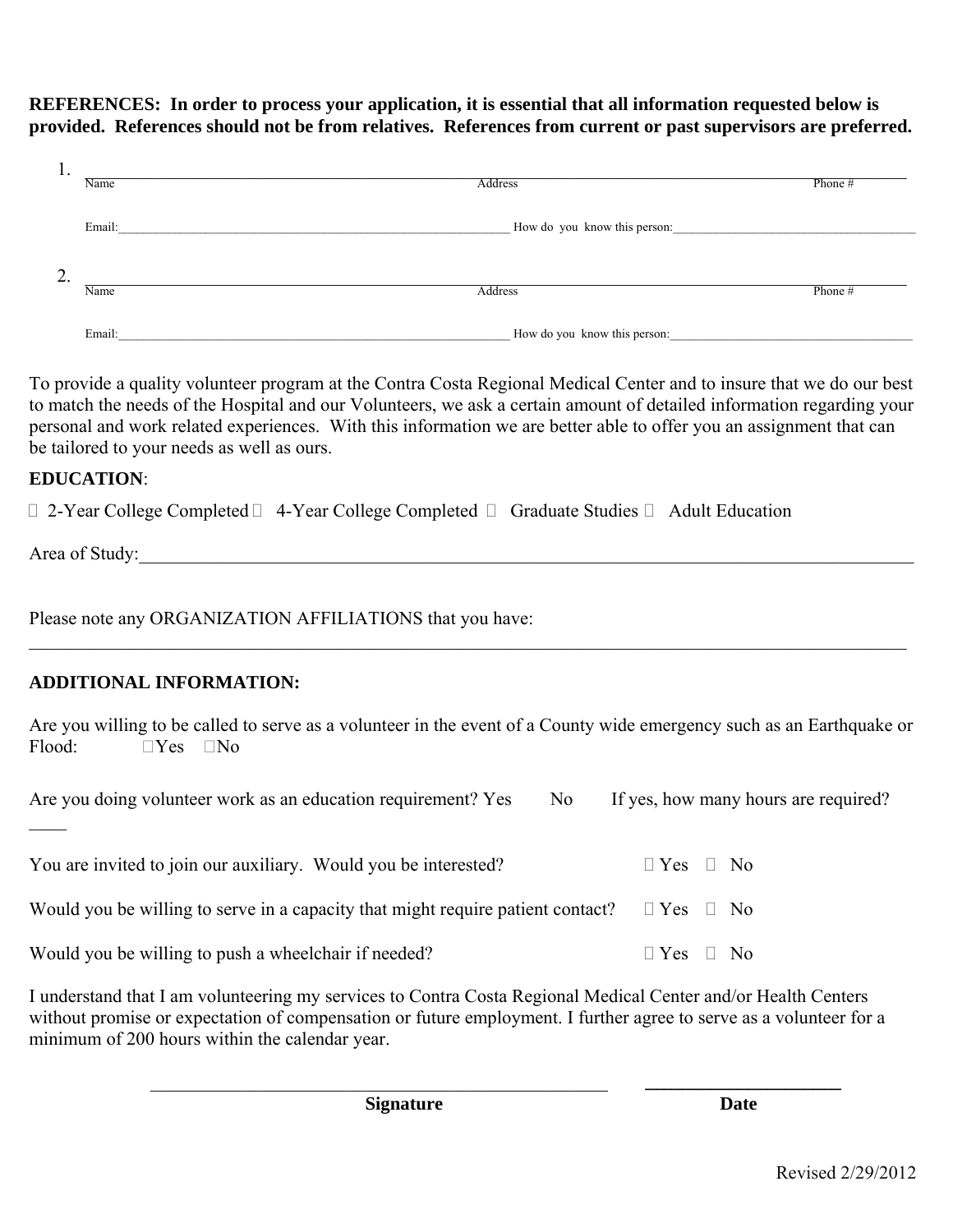Have you had any previous experience as a volunteer? If so, with what organizations, and what kind of work did you do?

Why, at this particular time in your life have you chosen to volunteer with us?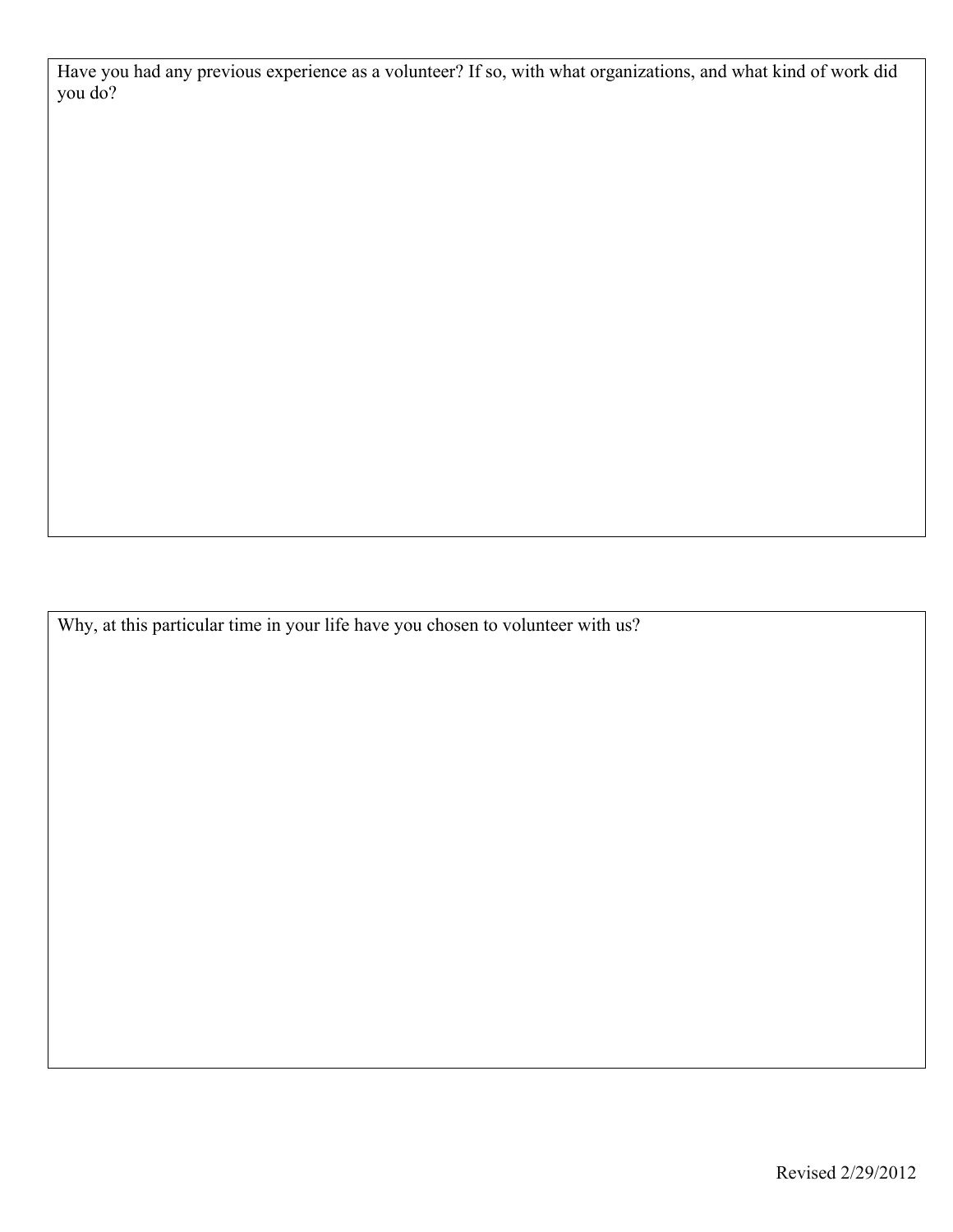What do you hope to gain from being a volunteer?

What life experiences have you had that might be useful to you in volunteering with our hospital?

**Disclaimer:** Applicants will be required to submit an application, participate in a face-to- face interview, provide references for checking, complete a background check, and attend a training